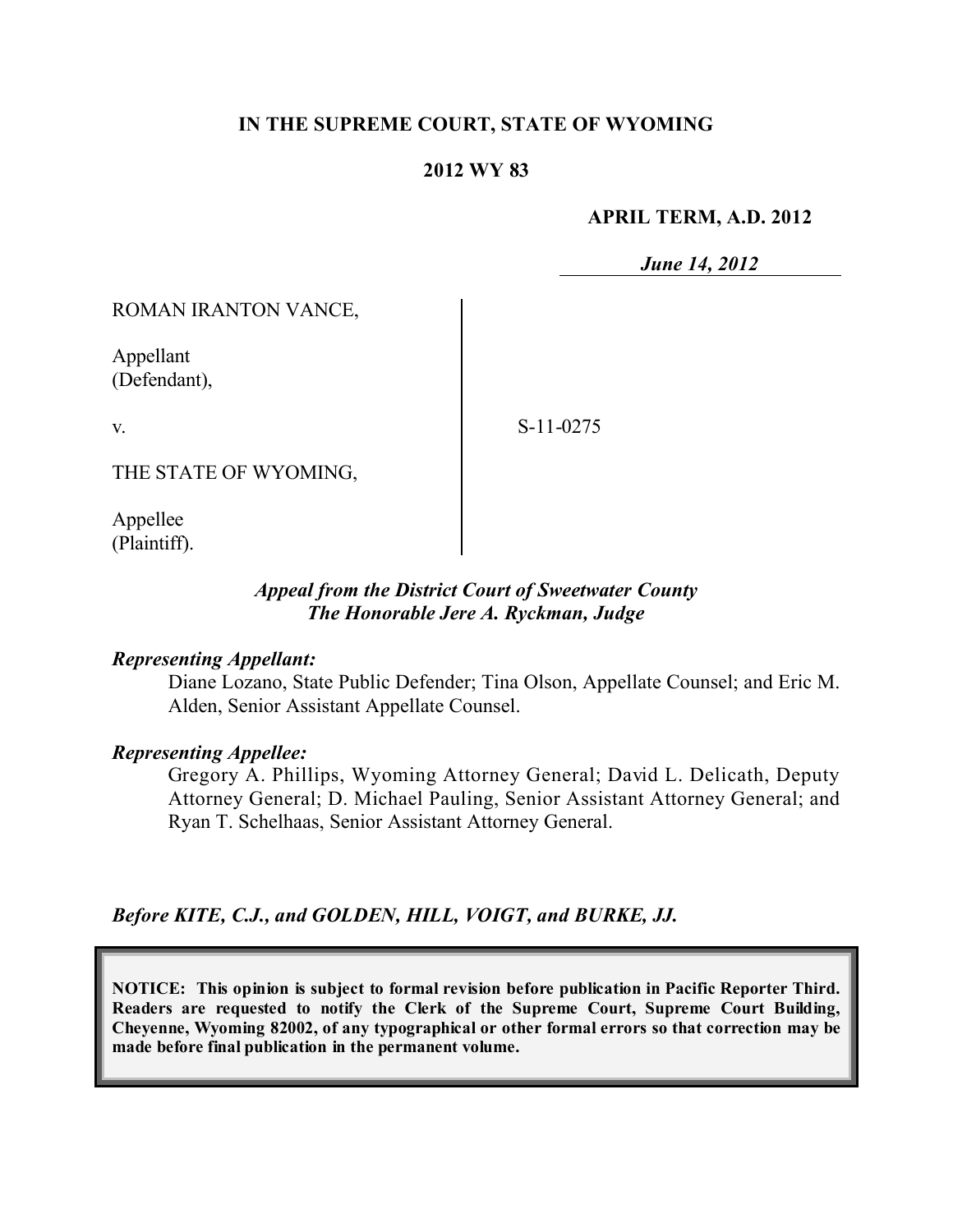## **HILL,** Justice.

[¶1] After entering a conditional plea to one count of felony child abuse, Roman Vance (Vance) reserved his right to challenge the denial of his motion to dismiss, which was premised on grounds of constitutional speedy trial. On appeal, Vance claims that a six and one-half year delay between charging and arrest raised a presumption of prejudice that the State did not persuasively rebut. We agree, and reverse.

## **ISSUE**

[¶2] Was Vance denied his constitutional right to speedy trial?

## **FACTS**

[¶3] On July 12, 2004, Vance was charged with one count of felony child abuse after he allegedly struck a 12-year-old boy in the eye. An arrest warrant issued on July 19, 2004.

[¶4] Sometime after that warrant issued, Vance moved to Idaho. There, he was arrested on separate charges, convicted and ultimately committed to the Idaho Department of Corrections until he was released on parole September 4, 2007. Vance completed his time on parole successfully and was discharged on October 12, 2010. Despite his time in the Idaho prison system, checks with the National Crime Investigation Computer (NCIC) did not reveal any outstanding warrant from Wyoming. This was due to the fact that the Sweetwater County arrest warrant had never been entered into the NCIC system.

[¶5] Over six years later, around September 2010, the Sweetwater County Sheriff's Office compiled a "top ten" list of the county's most wanted fugitives and included Vance on the list. The sheriff's office discovered that Vance's arrest warrant had never been entered into the NCIC system and immediately rectified the problem. On February 16, 2011, Vance was arrested in Boise, Idaho and transported to Sweetwater County, Wyoming to face the six-year-old Wyoming charge.

[¶6] Prior to trial, which was scheduled for August 9, 2011, Vance filed a speedy trial demand as well as a motion to dismiss based upon speedy trial grounds. The district court denied Vance's motion to dismiss and one day prior to trial, Vance entered a conditional "no contest" plea, reserving his right to challenge the denial of the motion to dismiss. The court imposed a sentence of 2 to 4 years, suspended in favor of two years supervised probation. This appeal followed.

# **STANDARD OF REVIEW**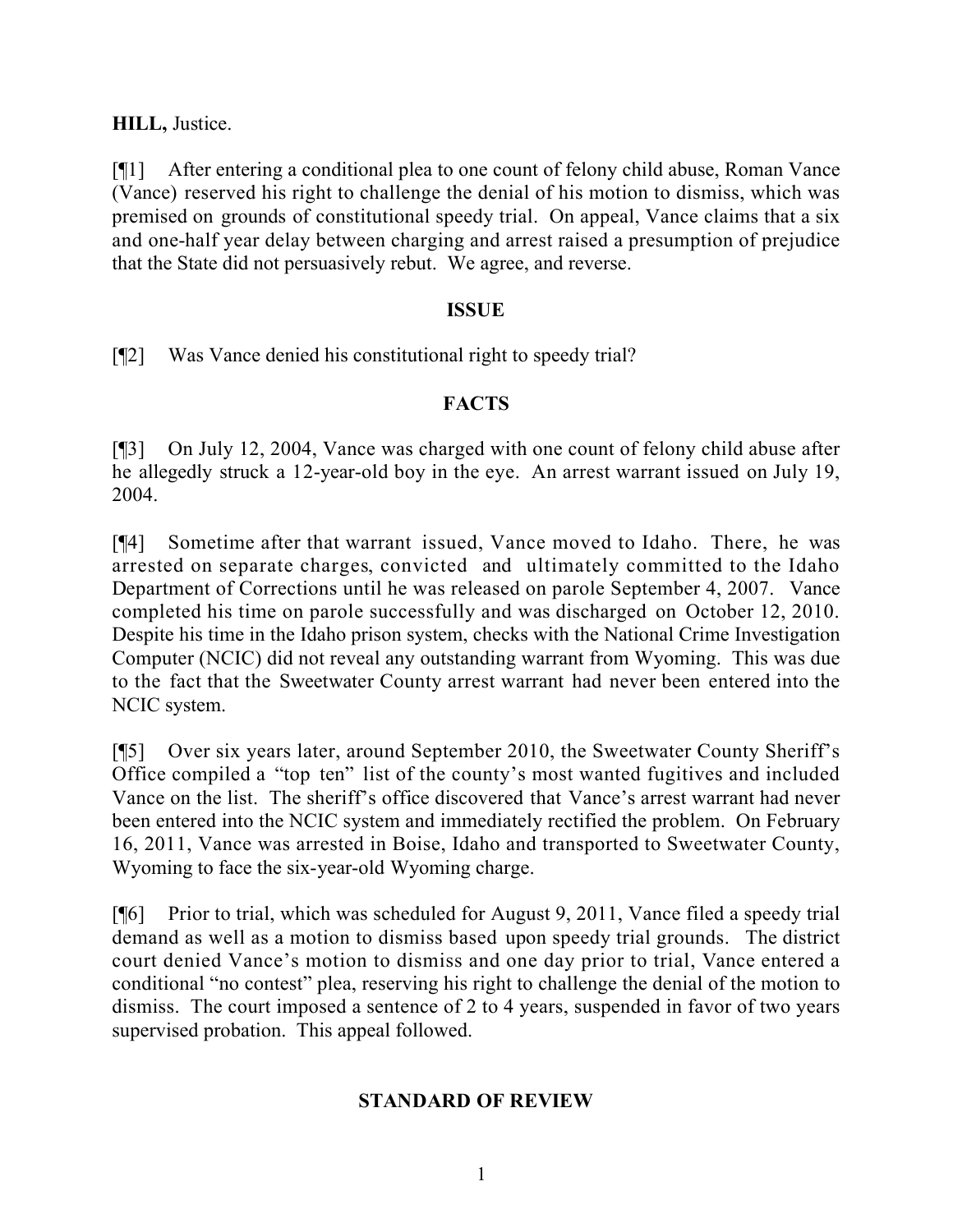[¶7] We have repeatedly stated that we review *de novo* the constitutional question as to whether or not an appellant was denied his right to speedy trial. *Humphrey v. State*, 2008 WY 67, ¶ 18, 185 P.3d 1236, 1243 (Wyo. 2008). Furthermore, we review the district court's factual findings for clear error. *Id.*

### **DISCUSSION**

[¶8] The Sixth Amendment to the United States Constitution guarantees that the accused shall enjoy the right to a speedy and public trial. *Warner v. State,* 2001 WY 67, ¶ 10, 28 P.3d 21, 26 (Wyo. 2001). When asked to review an alleged speedy trial violation, we have employed the following test many times:

> In deciding whether a defendant has been denied a speedy trial, courts must balance 1) the length of the delay; 2) the reason for the delay; 3) the defendant's assertion of his right; and 4) the prejudice to the defendant. *Campbell v. State*, 999 P.2d 649, 655 (Wyo. 2000); *Barker v. Wingo*, 407 U.S. 514, 530, 533, 92 S.Ct. 2182, 2192, 33 L.Ed. 2d 101 (1972). None of these factors alone is sufficient to establish a speedy trial violation, "rather they are related factors and must be considered together with such other circumstances as may be relevant." *Barker*, 407 U.S. at 533, 92 S.Ct. at 2193. "The determinative dynamic in our inquiry is whether the delay in bringing the accused to trial was unreasonable, that is, whether it substantially impaired the right of the accused to a fair trial." *Wehr v. State*, 841 P.2d 104, 112 (Wyo. 1992). When a speedy trial violation is found to have occurred, the charges must be dismissed. *Barker*, 407 U.S. at 522, 92 S.Ct. at 2188.

*Id.*; *see also Kurtenbach v. State*, 2008 WY 109, ¶ 6, 192 P.3d 973, 975-76 (Wyo. 2008).

[¶9] Vance contends that he was denied his constitutional right to a speedy trial. In addressing the four-factor test from *Barker v. Wingo*, 407 U.S. 514, 530, 533, 92 S.Ct. 2182, 2193, 33 L.Ed. 2d 101 (1972), he contends first that a six-year, seven-month delay from filing the information to his arrest creates a presumption of prejudice that requires inquiry into other factors. Second, with respect to the reasons for the delay, Vance notes that the district court found that the delay was the result of governmental negligence in failing to enter the 2004 arrest warrant into the NCIC system for six years. Third, regarding whether Vance asserted the right to speedy trial he notes that, not only did he file a demand, he also complained about the delay at his arraignment. Fourth and finally, as to prejudice, Vance concedes that the pre-arrest delay did not extend his period of pre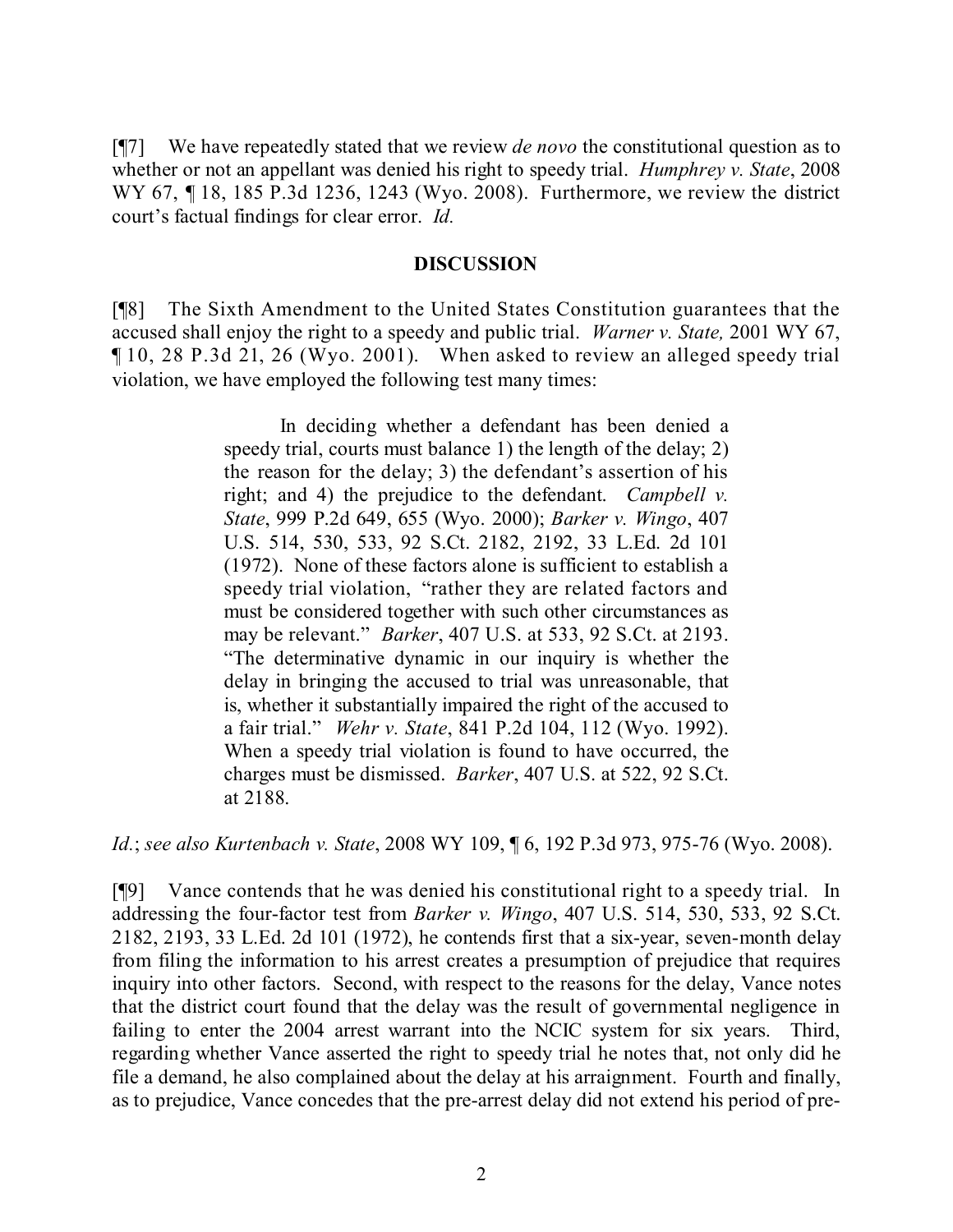trial confinement or magnify his pretrial anxiety. However, Vance believes that the district court failed to consider presumed prejudice and, thus, all four factors weigh in his favor.

[¶10] In response, the State contends that the district court properly determined that the pre-arrest delay did not violate Vance's constitutional right to a speedy trial. The State also addresses the *Barker* factors in response to Vance's contentions. First, the State concedes that the delay in this case requires consideration of the *Barker* factors. Second, regarding the reason for delay, the State contends that this factor is neutral and submits that the failure to enter the arrest warrant into the NCIC system was the result of negligence and oversight – not bad faith. Third and fourth, the State acknowledges that Vance asserted his right to a speedy trial but submits that Vance did not suffer significant prejudice from the delay.

[¶11] Given the parties' above arguments, we turn to our analysis of these facts under *Barker*. We first identify the "delay" problem as being over six and one-half years in length. This clearly meets the threshold of "presumptively prejudicial" requiring inquiry into the remaining factors.

[¶12] Moving to the second factor, this Court must closely examine the reason for the delay. Vance notes that the district court found the delay was the result of governmental negligence in failing to enter the 2004 arrest warrant into the NCIC system for six years. The State, however, contends this factor is neutral. The State submits that the failure to enter the arrest warrant into the NCIC system was the result of negligence in the nature of oversight and not as a result of bad faith. While not deliberate, the delay was the result of a failure to enter the arrest warrant into the NCIC system. Contrary to the State's argument, we do not consider this factor neutral. Although the State may not have deliberately attempted to delay Vance's trial, this factor weighs against the State because it was nevertheless negligent. While this Court has acknowledged that negligence is "more neutral" than deliberate attempts to delay in order to hamper the defense, we have maintained that negligence "should be considered since the ultimate responsibility for such circumstances must rest with the government rather than the defendant." *Berry v. State*, 2004 WY 81, ¶ 36, 93 P.3d 222, 232 (Wyo. 2004) (quoting *Wehr v. State*, 841 P.2d 104, 112-113 (Wyo. 1992)); see also *Barker*, 92 S.Ct. at 2192*.* While the government's failure to pursue its warrant may have been negligent rather than intentional, that failure is attributable to, and thus weighted against, the government.

> *Barker* made it clear that "different weights [are to be] assigned to different reasons" for delay. Although negligence is obviously to be weighed more lightly than a deliberate intent to harm the accused's defense, it still falls on the wrong side of the divide between acceptable and unacceptable reasons for delaying a criminal prosecution once it has begun.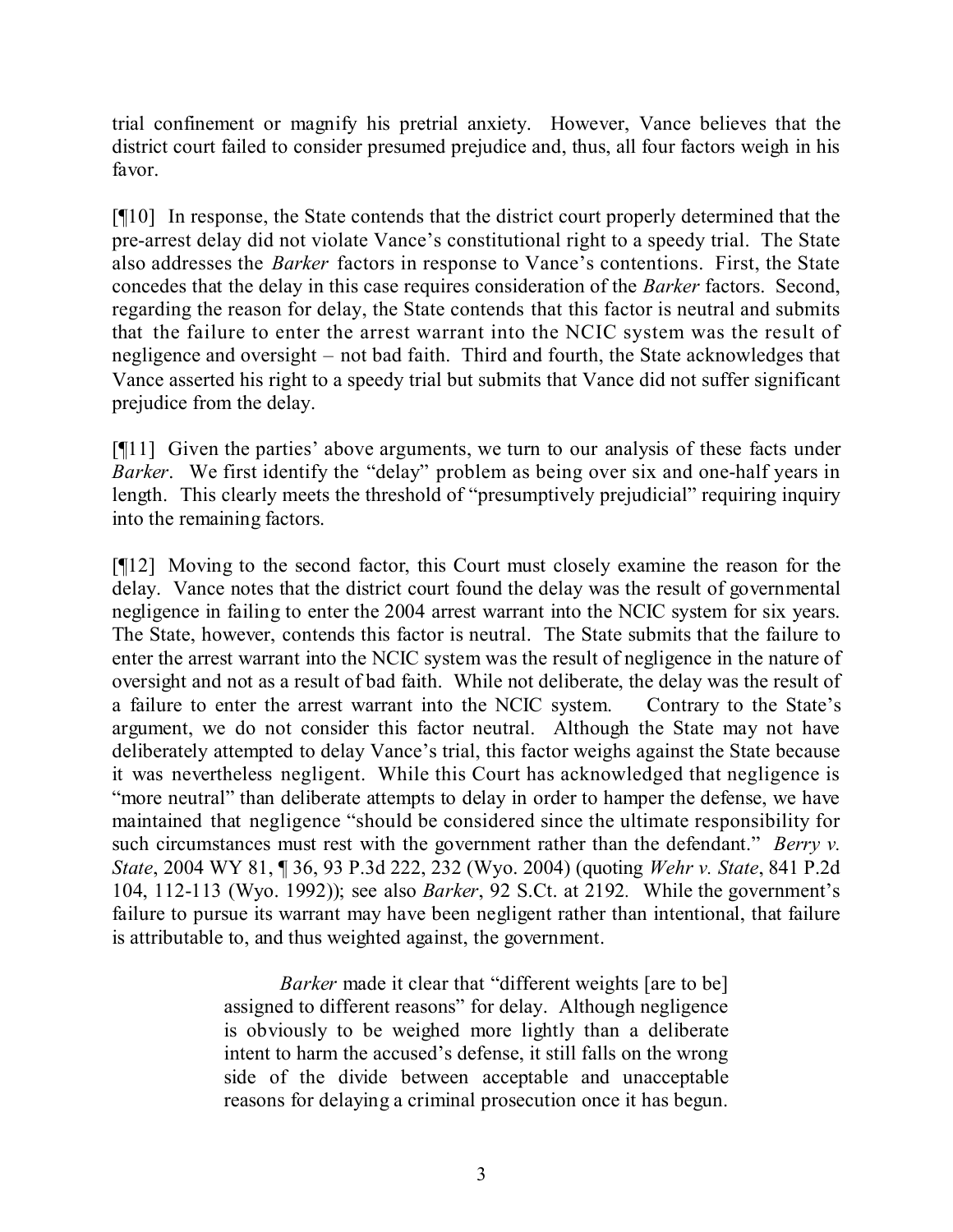And such is the nature of the prejudice presumed that the weight we assign to official negligence compounds over time as the presumption of evidentiary prejudice grows. Thus, our toleration of such negligence varies inversely with its protractedness, cf. *Arizona v. Youngblood*, 488 U.S. 51, 109 S.Ct. 333, 102 L.Ed. 2d 281 (1988), and its consequent threat to the fairness of the accused's trial. Condoning prolonged and unjustifiable delays in prosecution would both penalize many defendants for the state's fault and simply encourage the government to gamble with the interests of criminal suspects assigned a low prosecutorial priority. The Government, indeed, can hardly complain too loudly, for persistent neglect in concluding a criminal prosecution indicates an uncommonly feeble interest in bringing an accused to justice; the more weight the Government attaches to securing a conviction, the harder it will try to get it.

*Doggett v. United States*, 505 U.S. 647, 657, 112 S.Ct. 2686, 2694 (1992) (some citations omitted).

[¶13] Concerning the third factor, whether Vance asserted his right to speedy trial, both parties agree that not only did he file a demand for speedy trial, he complained about the delay at his arraignment.

[¶14] Fourth and finally, with regard to prejudice, Vance concedes that the delay did not extend his period of pretrial confinement or magnify his pretrial anxiety, but that the district court erroneously failed to consider presumed prejudice. We agree.

[¶15] *Doggett* states that:

When the Government's negligence … causes delay six times as long as that generally sufficient to trigger judicial review, … and when the presumption of prejudice, albeit unspecified, is neither extenuated, as by the defendant's acquiescence, *…* nor persuasively rebutted, the defendant is entitled to relief.

*Id.*, 505 U.S. at 658, 112 S.Ct. 2694 (some citations omitted).

[¶16] We cannot definitively distinguish *Doggett* so clearly from this case that its precepts do not apply. In *Doggett,* the authorities made efforts to arrest the defendant by going to his parents' home, and placing his name on the NCIC and a customs computer system. *Id.* 505 U.S. at 649. The authorities then lost track of Doggett for six years.